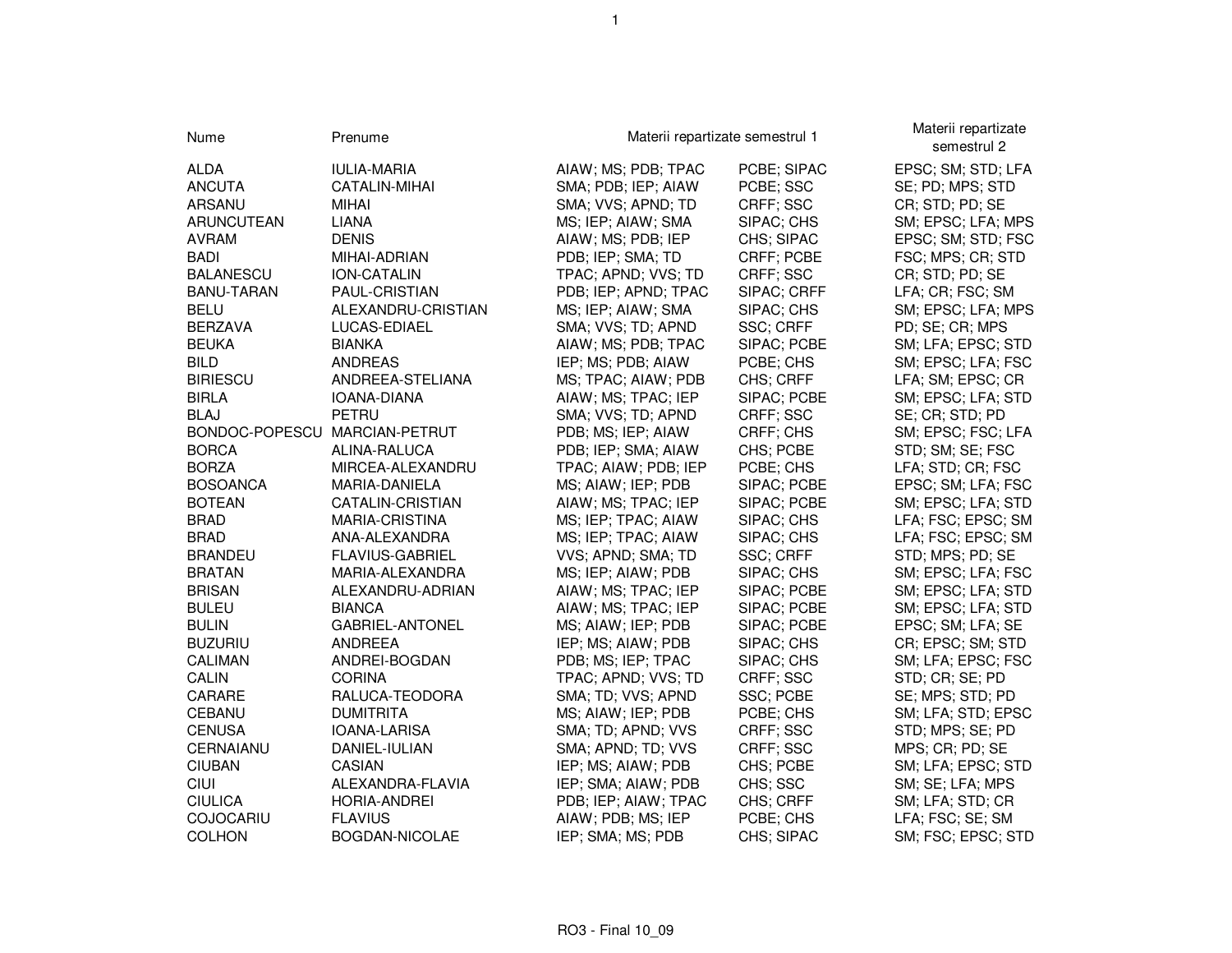| <b>CONDURARI</b>      | RADU                   | TD; APND; TPAC; VVS  | CRFF; SSC        | MPS; FSC; SE; PD   |
|-----------------------|------------------------|----------------------|------------------|--------------------|
| <b>CONSTANTIN</b>     | <b>ION-IASMIN</b>      | MS; IEP; PDB; AIAW   | PCBE; CHS        | LFA; EPSC; SM; STD |
| <b>CONSTANTIN</b>     | <b>IULIA-SARAH</b>     | MS; PDB; AIAW; TD    | CHS; CRFF        | MPS; EPSC; LFA; SM |
| <b>CONTRA</b>         | ALEXANDRU-GEORGEL      | SMA; VVS; TD; APND   | CRFF; SSC        | SE; MPS; STD; PD   |
| <b>CRISTA</b>         | <b>BOGDAN-NICUSOR</b>  | MS; SMA; PDB; IEP    | CHS; SSC         | SE; STD; EPSC; FSC |
| <b>CRISTEA</b>        | <b>ANDREI</b>          | SMA; VVS; TD; APND   | SSC; CRFF        | PD; SE; CR; MPS    |
| <b>DANCI</b>          | <b>IONUT-COSMIN</b>    | TPAC; TD; VVS; APND  | PCBE; SSC        | CR; SE; FSC; PD    |
| <b>DARAU</b>          | ALEXANDRU-NICOLAE      | SMA; TD; VVS; APND   | SSC; CRFF        | SE; MPS; STD; PD   |
| <b>DECA</b>           | SONIA-ARIADNA          | IEP; PDB; MS; AIAW   | CHS; PCBE        | SM; EPSC; STD; LFA |
| <b>DIEACONU</b>       | VLAD                   | IEP; AIAW; PDB; SMA  | PCBE; CHS        | SM; LFA; MPS; FSC  |
| <b>DOBRE</b>          | RAZVAN-ALBERTO         | MS; AIAW; IEP; PDB   | SIPAC; PCBE      | EPSC; SM; LFA; FSC |
| <b>DOBRE</b>          | BOGDAN-ALEXANDRU       | SMA; APND; VVS; TD   | SSC; CRFF        | PD; CR; SE; MPS    |
| <b>DRAGAN</b>         | <b>IULIA-ANDREEA</b>   | PDB; TPAC; AIAW; SMA | CHS; PCBE        | LFA; FSC; STD; CR  |
| <b>DRAGOESCU</b>      | <b>CRISTIAN-FLORIN</b> | TPAC; APND; VVS; TD  | PCBE; CRFF       | FSC; STD; CR; PD   |
| <b>DRAGOI</b>         | <b>OVIDIU</b>          | PDB; IEP; SMA; MS    | SIPAC; CHS       | SM; LFA; FSC; EPSC |
| <b>DUMBRAVA</b>       | MARIUS-OCTAVIAN        | TPAC; APND; VVS; TD  | CRFF; SSC        | STD; CR; SE; PD    |
| <b>DUMITRESCU</b>     | BOGDAN-DORU            | PDB; AIAW; SMA; IEP  | CHS; PCBE        | SM; LFA; FSC; STD  |
| <b>ELEK</b>           | ANDREEA                | APND; TPAC; VVS; TD  | SSC; CRFF        | STD; FSC; SE; PD   |
| <b>FEDORCA</b>        | STELIAN-DOREL          | SMA; VVS; APND; TD   | SSC; CRFF        | FSC; CR; STD; PD   |
| <b>FIRIZA</b>         | STEFANIA-MIHAELA       | PDB; TD; AIAW; TPAC  | PCBE; SIPAC      | LFA; SM; FSC; MPS  |
| <b>FLOREA</b>         | ALEXANDRU-BOGDAN       | AIAW; SMA; PDB; TD   | PCBE; CHS        | LFA; SM; EPSC; MPS |
| <b>FLOROIU</b>        | <b>IONUT-ANDREI</b>    | SMA; VVS; TD; APND   | <b>SSC; CRFF</b> | PD; SE; CR; MPS    |
| <b>FRANCESCU</b>      | MARIAN-EUSEBIU         | AIAW; IEP; MS; PDB   | SIPAC; CHS       | EPSC; SM; LFA; FSC |
| <b>GALESCU</b>        | MELISA-DANIELA         | IEP; MS; TPAC; AIAW  | CHS; CRFF        | EPSC; LFA; SM; FSC |
| <b>GENGIU</b>         | SEBASTIAN              | SMA; APND; TD; VVS   | CRFF; SSC        | CR; SE; PD; MPS    |
| <b>GETEJANC</b>       | <b>MARIN</b>           | SMA; VVS; APND; TD   | SSC; CRFF        | MPS; CR; SE; PD    |
| <b>GHERASIM</b>       | <b>VIVIANA</b>         | MS; IEP; AIAW; PDB   | PCBE; CHS        | SM; LFA; EPSC; FSC |
| <b>GHERGUS</b>        | ANDREEA-ALEXANDRA      | PDB; TD; AIAW; TPAC  | PCBE; SIPAC      | LFA; SM; FSC; MPS  |
| <b>GLENTOAICA</b>     | ALEXANDRA              | TPAC; APND; VVS; TD  | SSC; CRFF        | MPS; CR; SE; PD    |
| <b>GOLDEA</b>         | ALEXANDRA-DANIELA      | MS; PDB; AIAW; TPAC  | SIPAC; PCBE      | SM; EPSC; LFA; MPS |
| <b>GORNIC</b>         | DIANA-MARIA            | SMA; AIAW; MS; TPAC  | CHS; PCBE        | SM; LFA; EPSC; CR  |
| <b>GRIGORE-ATIMUT</b> | IONUT-ORLANDO          | IEP; MS; AIAW; TPAC  | SIPAC; CHS       | EPSC; LFA; SM; FSC |
| <b>GRUIA</b>          | <b>DENIS-FLORIN</b>    | VVS; SMA; APND; TD   | SSC; CRFF        | MPS; CR; PD; SE    |
| <b>GURGUS</b>         | ALEXANDRU-JOSEF        | TPAC; APND; VVS; TD  | SSC; CRFF        | CR; MPS; PD; FSC   |
| <b>HEGEDUS</b>        | FLORIN-ALEXANDRU       | SMA; TD; PDB; AIAW   | SSC; PCBE        | FSC; SM; CR; PD    |
| <b>HERA</b>           | <b>GEORGE-STEFAN</b>   | SMA; TD; APND; VVS   | PCBE; SSC        | STD; MPS; SE; PD   |
| <b>HERISANU</b>       | CRISTIAN-NICOLAE       | IEP; TPAC; AIAW; PDB | CHS; CRFF        | LFA; FSC; CR; MPS  |
| <b>HERTANU</b>        | <b>ALEXANDRA</b>       | AIAW; VVS; IEP; MS   | CRFF; PCBE       | EPSC; STD; SE; MPS |
| <b>HUSAR</b>          | <b>MARA</b>            | MS; TPAC; PDB; AIAW  | CHS; CRFF        | LFA; EPSC; STD; CR |
| IACOB-MARE            | <b>IONUT-RADU</b>      | SMA; AIAW; MS; IEP   | CHS; PCBE        | EPSC; SM; LFA; STD |
| <b>IANC</b>           | BIANCA-ANAMARIA        | AIAW; VVS; IEP; MS   | PCBE; SIPAC      | SM; EPSC; SE; FSC  |
|                       |                        |                      |                  |                    |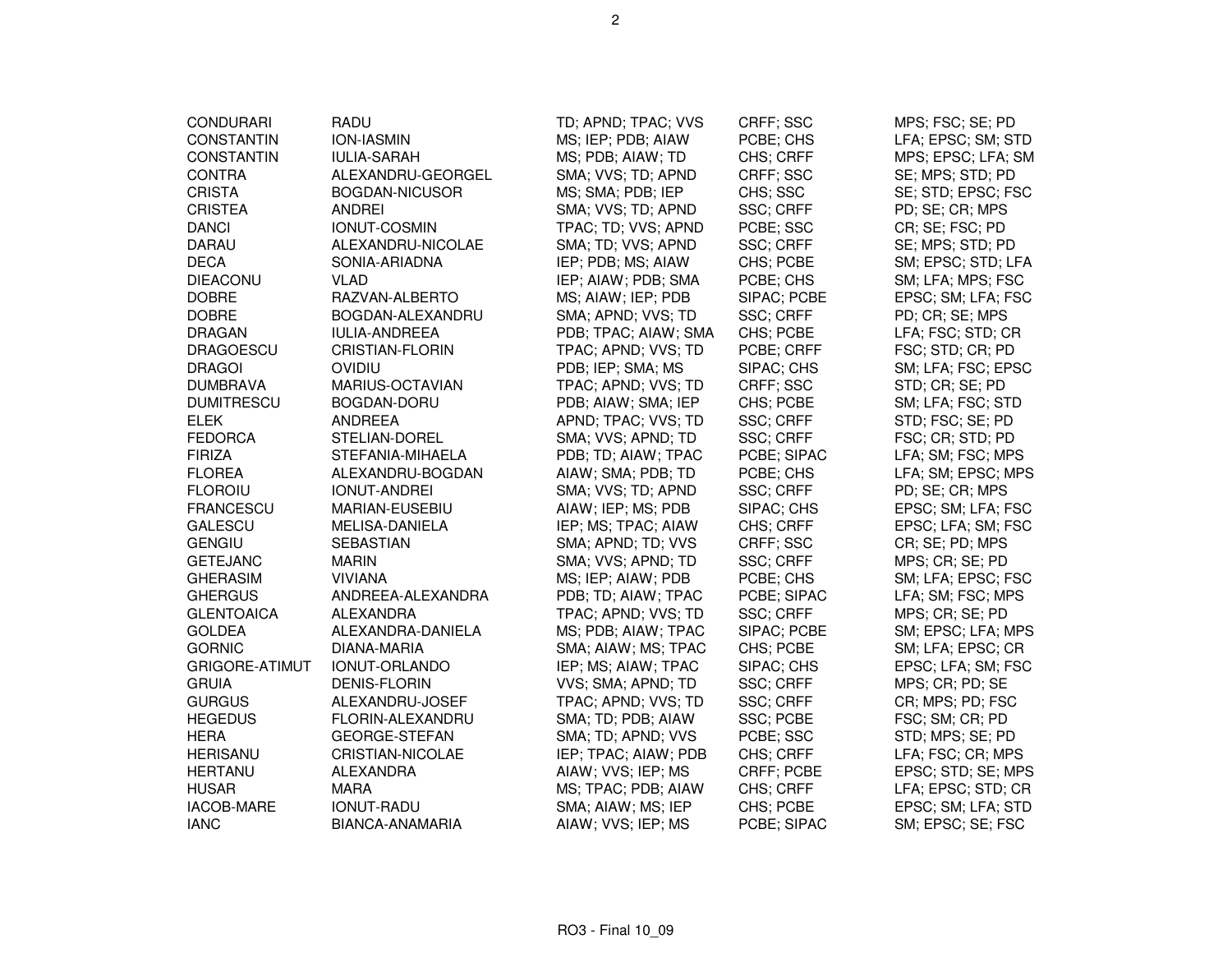| <b>ANDREI</b><br>VVS; SMA; TD; APND<br>SSC; CRFF<br>MPS; SE; PD; CR<br><b>IBANISTEANU</b><br>TPAC; APND; TD; VVS<br>CRFF; SSC<br>CR; STD; PD; SE<br>CRISTIANA-IOANA<br><b>INCICAU</b><br>IEP; TPAC; MS; AIAW<br>EPSC; LFA; SM; FSC<br>ALEXANDRU-CONSTANTIN<br>SIPAC; CHS<br>APND; TD; SMA; VVS<br>MPS; CR; PD; SE<br>MATEI-SALUSTIU<br>CRFF; SSC<br>PDB; IEP; APND; MS<br><b>VLAD-CONSTANTIN</b><br>SIPAC; CRFF<br>LFA; CR; FSC; SM<br><b>IONITA</b><br>TPAC; APND; VVS; TD<br>CRFF; SSC<br>STD; CR; PD; SE<br>ROBERT-LUCIAN<br>TPAC; APND; VVS; TD<br><b>SSC; CRFF</b><br>CR; MPS; SE; PD<br>DANIEL<br><b>DAIANA</b><br>IEP; MS; TPAC; AIAW<br>LFA; EPSC; SM; MPS<br>CHS; PCBE<br><b>ANA</b><br>MS; IEP; VVS; SMA<br>PCBE; SSC<br>SM; LFA; SE; EPSC<br><b>ANCA</b><br>JENEI<br>APND; TPAC; TD; VVS<br>PCBE; SSC<br>STD; CR; SE; PD<br>SSC; CHS<br>FABIAN-CASIAN<br>IEP; AIAW; MS; APND<br>SM; LFA; EPSC; CR<br>APND; TPAC; TD; VVS<br>CR; FSC; STD; PD<br>DANIEL<br><b>CRFF: PCBE</b><br>PATRICIA-ELENA<br>TPAC; AIAW; IEP; MS<br>SIPAC; CRFF<br>SM; LFA; EPSC; STD<br>SMA; TD; APND; VVS<br>KALMAR<br>ALEXANDRA-RIBANA<br>CRFF; SSC<br>SE; PD; CR; MPS<br><b>STEFAN</b><br>MS; IEP; AIAW; SMA<br>SIPAC; CHS<br>LFA; SM; EPSC; CR<br><b>IZABELLA</b><br>IEP; MS; TPAC; SMA<br>CHS; SSC<br>SM; LFA; MPS; EPSC<br><b>ROBERT</b><br>PDB; MS; SMA; IEP<br>SIPAC; CHS<br>EPSC; SM; LFA; FSC<br>SMA; VVS; APND; TD<br>CRFF; SSC<br>ROXANA-DANIELA<br>CR; FSC; PD; SE<br><b>LASCUS</b><br>TPAC; AIAW; IEP; PDB<br>SIPAC; CHS<br>SM; LFA; STD; FSC<br>ANDREA-RUT<br><b>DENISA-PAULA</b><br>APND; AIAW; IEP; TPAC<br>CHS; CRFF<br>SM; LFA; FSC; STD<br>SM; LFA; STD; CR<br>ALEXANDRU<br>TPAC; SMA; AIAW; APND<br>PCBE; CHS<br><b>LOLEA</b><br>CRFF; SSC<br>CR; PD; MPS; SE<br>SEBASTIAN-CRISTIAN<br>APND; SMA; TD; VVS<br><b>LUCACI</b><br>IEP; APND; VVS; TD<br>STD; MPS; PD; SE<br>CRISTIANA-MIRIANA<br>PCBE; SSC<br><b>LUNGOCEA</b><br>MS; AIAW; VVS; SMA<br>EPSC; LFA; SM; FSC<br>AMALIA-MARIA<br>SIPAC; PCBE<br>LUP<br>ALEXANDRU<br>SMA; VVS; TD; APND<br>SSC; CRFF<br>PD; SE; CR; MPS<br>FSC; SE; CR; PD<br><b>LUPEI</b><br>ADRIAN-PETRICA<br>SMA; APND; TD; VVS<br>CRFF; PCBE<br><b>MACOVSCHI</b><br><b>SSC: CRFF</b><br>CR; MPS; PD; FSC<br>ALEXANDRU-ADRIAN<br>TPAC; APND; VVS; TD<br><b>MARA</b><br>DALIANA-ANDREA<br>MS; TPAC; AIAW; PDB<br>SIPAC; CHS<br>LFA; SM; EPSC; CR<br><b>MATEAS</b><br>CRFF; SSC<br>MPS; CR; PD; SE<br>BOGDAN-STEFAN<br>APND; TD; VVS; SMA<br><b>MATEIU</b><br>ADELINA-SONIA<br>MS; IEP; AIAW; SMA<br>SIPAC; CHS<br>SM; LFA; EPSC; CR<br><b>MAXIM</b><br>EPSC; LFA; SM; FSC<br>ANA-MARIA<br>AIAW; MS; TPAC; IEP<br>SIPAC; CHS<br>SIPAC; CHS<br>SM; LFA; EPSC; CR<br>MAZILU<br><b>RAZVAN</b><br>MS; IEP; AIAW; SMA<br><b>MICULIT</b><br>PCBE; CHS<br>LFA; STD; CR; PD<br>RAZVAN-ALEXANDRU<br>TPAC; AIAW; SMA; APND<br><b>MIHAI</b><br><b>FLAVIAN-ANDREI</b><br>SMA; APND; TD; VVS<br>SSC; PCBE<br>FSC; STD; MPS; PD<br><b>DANIEL</b><br>APND; TD; VVS; SMA<br>CR; PD; SE; MPS<br><b>MIHALACHE</b><br>CRFF; SSC<br>RAZVAN-CONSTANTIN<br>IEP; PDB; SMA; AIAW<br>CHS; PCBE<br>PD; LFA; SE; STD<br>FSC; SE; CR; PD<br><b>MIHUTESCU</b><br><b>MARIA-MONICA</b><br>SMA; APND; TD; VVS<br>CRFF; PCBE<br><b>MINEA</b><br>SMA; VVS; APND; TD<br>CRFF; SSC<br>CR; FSC; STD; MPS<br>MADALIN-DANIEL<br><b>MOCAN</b><br><b>STEFANIA</b><br>MS, PBD, IEP, AIAW<br>CHS, SIPAC<br>SM; EPSC; LFA; STD<br>MOLDOVEANU<br>SMA; VVS; TD; APND<br>SSC; CRFF<br>PD; SE; CR; MPS<br>ALEXANDRU-RAZVAN<br>PDB; SMA; IEP; MS<br>PCBE; CHS<br>PD; MPS; SM; EPSC<br>DORIAN-SEBASTIAN |                   |  |  |
|------------------------------------------------------------------------------------------------------------------------------------------------------------------------------------------------------------------------------------------------------------------------------------------------------------------------------------------------------------------------------------------------------------------------------------------------------------------------------------------------------------------------------------------------------------------------------------------------------------------------------------------------------------------------------------------------------------------------------------------------------------------------------------------------------------------------------------------------------------------------------------------------------------------------------------------------------------------------------------------------------------------------------------------------------------------------------------------------------------------------------------------------------------------------------------------------------------------------------------------------------------------------------------------------------------------------------------------------------------------------------------------------------------------------------------------------------------------------------------------------------------------------------------------------------------------------------------------------------------------------------------------------------------------------------------------------------------------------------------------------------------------------------------------------------------------------------------------------------------------------------------------------------------------------------------------------------------------------------------------------------------------------------------------------------------------------------------------------------------------------------------------------------------------------------------------------------------------------------------------------------------------------------------------------------------------------------------------------------------------------------------------------------------------------------------------------------------------------------------------------------------------------------------------------------------------------------------------------------------------------------------------------------------------------------------------------------------------------------------------------------------------------------------------------------------------------------------------------------------------------------------------------------------------------------------------------------------------------------------------------------------------------------------------------------------------------------------------------------------------------------------------------------------------------------------------------------------------------------------------------------------------------------------------------------------------------------------------------------------------------------------------------------------------------------------------------------------------------------------------------------------------------------------------------------------------------------------|-------------------|--|--|
|                                                                                                                                                                                                                                                                                                                                                                                                                                                                                                                                                                                                                                                                                                                                                                                                                                                                                                                                                                                                                                                                                                                                                                                                                                                                                                                                                                                                                                                                                                                                                                                                                                                                                                                                                                                                                                                                                                                                                                                                                                                                                                                                                                                                                                                                                                                                                                                                                                                                                                                                                                                                                                                                                                                                                                                                                                                                                                                                                                                                                                                                                                                                                                                                                                                                                                                                                                                                                                                                                                                                                                                    | <b>IATIN</b>      |  |  |
|                                                                                                                                                                                                                                                                                                                                                                                                                                                                                                                                                                                                                                                                                                                                                                                                                                                                                                                                                                                                                                                                                                                                                                                                                                                                                                                                                                                                                                                                                                                                                                                                                                                                                                                                                                                                                                                                                                                                                                                                                                                                                                                                                                                                                                                                                                                                                                                                                                                                                                                                                                                                                                                                                                                                                                                                                                                                                                                                                                                                                                                                                                                                                                                                                                                                                                                                                                                                                                                                                                                                                                                    |                   |  |  |
|                                                                                                                                                                                                                                                                                                                                                                                                                                                                                                                                                                                                                                                                                                                                                                                                                                                                                                                                                                                                                                                                                                                                                                                                                                                                                                                                                                                                                                                                                                                                                                                                                                                                                                                                                                                                                                                                                                                                                                                                                                                                                                                                                                                                                                                                                                                                                                                                                                                                                                                                                                                                                                                                                                                                                                                                                                                                                                                                                                                                                                                                                                                                                                                                                                                                                                                                                                                                                                                                                                                                                                                    |                   |  |  |
|                                                                                                                                                                                                                                                                                                                                                                                                                                                                                                                                                                                                                                                                                                                                                                                                                                                                                                                                                                                                                                                                                                                                                                                                                                                                                                                                                                                                                                                                                                                                                                                                                                                                                                                                                                                                                                                                                                                                                                                                                                                                                                                                                                                                                                                                                                                                                                                                                                                                                                                                                                                                                                                                                                                                                                                                                                                                                                                                                                                                                                                                                                                                                                                                                                                                                                                                                                                                                                                                                                                                                                                    | <b>IONESCU</b>    |  |  |
|                                                                                                                                                                                                                                                                                                                                                                                                                                                                                                                                                                                                                                                                                                                                                                                                                                                                                                                                                                                                                                                                                                                                                                                                                                                                                                                                                                                                                                                                                                                                                                                                                                                                                                                                                                                                                                                                                                                                                                                                                                                                                                                                                                                                                                                                                                                                                                                                                                                                                                                                                                                                                                                                                                                                                                                                                                                                                                                                                                                                                                                                                                                                                                                                                                                                                                                                                                                                                                                                                                                                                                                    | <b>IONETE</b>     |  |  |
|                                                                                                                                                                                                                                                                                                                                                                                                                                                                                                                                                                                                                                                                                                                                                                                                                                                                                                                                                                                                                                                                                                                                                                                                                                                                                                                                                                                                                                                                                                                                                                                                                                                                                                                                                                                                                                                                                                                                                                                                                                                                                                                                                                                                                                                                                                                                                                                                                                                                                                                                                                                                                                                                                                                                                                                                                                                                                                                                                                                                                                                                                                                                                                                                                                                                                                                                                                                                                                                                                                                                                                                    |                   |  |  |
|                                                                                                                                                                                                                                                                                                                                                                                                                                                                                                                                                                                                                                                                                                                                                                                                                                                                                                                                                                                                                                                                                                                                                                                                                                                                                                                                                                                                                                                                                                                                                                                                                                                                                                                                                                                                                                                                                                                                                                                                                                                                                                                                                                                                                                                                                                                                                                                                                                                                                                                                                                                                                                                                                                                                                                                                                                                                                                                                                                                                                                                                                                                                                                                                                                                                                                                                                                                                                                                                                                                                                                                    | <b>IURASOC</b>    |  |  |
|                                                                                                                                                                                                                                                                                                                                                                                                                                                                                                                                                                                                                                                                                                                                                                                                                                                                                                                                                                                                                                                                                                                                                                                                                                                                                                                                                                                                                                                                                                                                                                                                                                                                                                                                                                                                                                                                                                                                                                                                                                                                                                                                                                                                                                                                                                                                                                                                                                                                                                                                                                                                                                                                                                                                                                                                                                                                                                                                                                                                                                                                                                                                                                                                                                                                                                                                                                                                                                                                                                                                                                                    | <b>IURESCU</b>    |  |  |
|                                                                                                                                                                                                                                                                                                                                                                                                                                                                                                                                                                                                                                                                                                                                                                                                                                                                                                                                                                                                                                                                                                                                                                                                                                                                                                                                                                                                                                                                                                                                                                                                                                                                                                                                                                                                                                                                                                                                                                                                                                                                                                                                                                                                                                                                                                                                                                                                                                                                                                                                                                                                                                                                                                                                                                                                                                                                                                                                                                                                                                                                                                                                                                                                                                                                                                                                                                                                                                                                                                                                                                                    | <b>IVASCHESCU</b> |  |  |
|                                                                                                                                                                                                                                                                                                                                                                                                                                                                                                                                                                                                                                                                                                                                                                                                                                                                                                                                                                                                                                                                                                                                                                                                                                                                                                                                                                                                                                                                                                                                                                                                                                                                                                                                                                                                                                                                                                                                                                                                                                                                                                                                                                                                                                                                                                                                                                                                                                                                                                                                                                                                                                                                                                                                                                                                                                                                                                                                                                                                                                                                                                                                                                                                                                                                                                                                                                                                                                                                                                                                                                                    |                   |  |  |
|                                                                                                                                                                                                                                                                                                                                                                                                                                                                                                                                                                                                                                                                                                                                                                                                                                                                                                                                                                                                                                                                                                                                                                                                                                                                                                                                                                                                                                                                                                                                                                                                                                                                                                                                                                                                                                                                                                                                                                                                                                                                                                                                                                                                                                                                                                                                                                                                                                                                                                                                                                                                                                                                                                                                                                                                                                                                                                                                                                                                                                                                                                                                                                                                                                                                                                                                                                                                                                                                                                                                                                                    | <b>JICHI</b>      |  |  |
|                                                                                                                                                                                                                                                                                                                                                                                                                                                                                                                                                                                                                                                                                                                                                                                                                                                                                                                                                                                                                                                                                                                                                                                                                                                                                                                                                                                                                                                                                                                                                                                                                                                                                                                                                                                                                                                                                                                                                                                                                                                                                                                                                                                                                                                                                                                                                                                                                                                                                                                                                                                                                                                                                                                                                                                                                                                                                                                                                                                                                                                                                                                                                                                                                                                                                                                                                                                                                                                                                                                                                                                    | <b>JURCA</b>      |  |  |
|                                                                                                                                                                                                                                                                                                                                                                                                                                                                                                                                                                                                                                                                                                                                                                                                                                                                                                                                                                                                                                                                                                                                                                                                                                                                                                                                                                                                                                                                                                                                                                                                                                                                                                                                                                                                                                                                                                                                                                                                                                                                                                                                                                                                                                                                                                                                                                                                                                                                                                                                                                                                                                                                                                                                                                                                                                                                                                                                                                                                                                                                                                                                                                                                                                                                                                                                                                                                                                                                                                                                                                                    | <b>JURJUT</b>     |  |  |
|                                                                                                                                                                                                                                                                                                                                                                                                                                                                                                                                                                                                                                                                                                                                                                                                                                                                                                                                                                                                                                                                                                                                                                                                                                                                                                                                                                                                                                                                                                                                                                                                                                                                                                                                                                                                                                                                                                                                                                                                                                                                                                                                                                                                                                                                                                                                                                                                                                                                                                                                                                                                                                                                                                                                                                                                                                                                                                                                                                                                                                                                                                                                                                                                                                                                                                                                                                                                                                                                                                                                                                                    |                   |  |  |
|                                                                                                                                                                                                                                                                                                                                                                                                                                                                                                                                                                                                                                                                                                                                                                                                                                                                                                                                                                                                                                                                                                                                                                                                                                                                                                                                                                                                                                                                                                                                                                                                                                                                                                                                                                                                                                                                                                                                                                                                                                                                                                                                                                                                                                                                                                                                                                                                                                                                                                                                                                                                                                                                                                                                                                                                                                                                                                                                                                                                                                                                                                                                                                                                                                                                                                                                                                                                                                                                                                                                                                                    | <b>KETA</b>       |  |  |
|                                                                                                                                                                                                                                                                                                                                                                                                                                                                                                                                                                                                                                                                                                                                                                                                                                                                                                                                                                                                                                                                                                                                                                                                                                                                                                                                                                                                                                                                                                                                                                                                                                                                                                                                                                                                                                                                                                                                                                                                                                                                                                                                                                                                                                                                                                                                                                                                                                                                                                                                                                                                                                                                                                                                                                                                                                                                                                                                                                                                                                                                                                                                                                                                                                                                                                                                                                                                                                                                                                                                                                                    | <b>KOVACS</b>     |  |  |
|                                                                                                                                                                                                                                                                                                                                                                                                                                                                                                                                                                                                                                                                                                                                                                                                                                                                                                                                                                                                                                                                                                                                                                                                                                                                                                                                                                                                                                                                                                                                                                                                                                                                                                                                                                                                                                                                                                                                                                                                                                                                                                                                                                                                                                                                                                                                                                                                                                                                                                                                                                                                                                                                                                                                                                                                                                                                                                                                                                                                                                                                                                                                                                                                                                                                                                                                                                                                                                                                                                                                                                                    | <b>KOVATS</b>     |  |  |
|                                                                                                                                                                                                                                                                                                                                                                                                                                                                                                                                                                                                                                                                                                                                                                                                                                                                                                                                                                                                                                                                                                                                                                                                                                                                                                                                                                                                                                                                                                                                                                                                                                                                                                                                                                                                                                                                                                                                                                                                                                                                                                                                                                                                                                                                                                                                                                                                                                                                                                                                                                                                                                                                                                                                                                                                                                                                                                                                                                                                                                                                                                                                                                                                                                                                                                                                                                                                                                                                                                                                                                                    | LALA              |  |  |
|                                                                                                                                                                                                                                                                                                                                                                                                                                                                                                                                                                                                                                                                                                                                                                                                                                                                                                                                                                                                                                                                                                                                                                                                                                                                                                                                                                                                                                                                                                                                                                                                                                                                                                                                                                                                                                                                                                                                                                                                                                                                                                                                                                                                                                                                                                                                                                                                                                                                                                                                                                                                                                                                                                                                                                                                                                                                                                                                                                                                                                                                                                                                                                                                                                                                                                                                                                                                                                                                                                                                                                                    |                   |  |  |
|                                                                                                                                                                                                                                                                                                                                                                                                                                                                                                                                                                                                                                                                                                                                                                                                                                                                                                                                                                                                                                                                                                                                                                                                                                                                                                                                                                                                                                                                                                                                                                                                                                                                                                                                                                                                                                                                                                                                                                                                                                                                                                                                                                                                                                                                                                                                                                                                                                                                                                                                                                                                                                                                                                                                                                                                                                                                                                                                                                                                                                                                                                                                                                                                                                                                                                                                                                                                                                                                                                                                                                                    | <b>LEBANOV</b>    |  |  |
|                                                                                                                                                                                                                                                                                                                                                                                                                                                                                                                                                                                                                                                                                                                                                                                                                                                                                                                                                                                                                                                                                                                                                                                                                                                                                                                                                                                                                                                                                                                                                                                                                                                                                                                                                                                                                                                                                                                                                                                                                                                                                                                                                                                                                                                                                                                                                                                                                                                                                                                                                                                                                                                                                                                                                                                                                                                                                                                                                                                                                                                                                                                                                                                                                                                                                                                                                                                                                                                                                                                                                                                    | <b>LOGHIN</b>     |  |  |
|                                                                                                                                                                                                                                                                                                                                                                                                                                                                                                                                                                                                                                                                                                                                                                                                                                                                                                                                                                                                                                                                                                                                                                                                                                                                                                                                                                                                                                                                                                                                                                                                                                                                                                                                                                                                                                                                                                                                                                                                                                                                                                                                                                                                                                                                                                                                                                                                                                                                                                                                                                                                                                                                                                                                                                                                                                                                                                                                                                                                                                                                                                                                                                                                                                                                                                                                                                                                                                                                                                                                                                                    |                   |  |  |
|                                                                                                                                                                                                                                                                                                                                                                                                                                                                                                                                                                                                                                                                                                                                                                                                                                                                                                                                                                                                                                                                                                                                                                                                                                                                                                                                                                                                                                                                                                                                                                                                                                                                                                                                                                                                                                                                                                                                                                                                                                                                                                                                                                                                                                                                                                                                                                                                                                                                                                                                                                                                                                                                                                                                                                                                                                                                                                                                                                                                                                                                                                                                                                                                                                                                                                                                                                                                                                                                                                                                                                                    |                   |  |  |
|                                                                                                                                                                                                                                                                                                                                                                                                                                                                                                                                                                                                                                                                                                                                                                                                                                                                                                                                                                                                                                                                                                                                                                                                                                                                                                                                                                                                                                                                                                                                                                                                                                                                                                                                                                                                                                                                                                                                                                                                                                                                                                                                                                                                                                                                                                                                                                                                                                                                                                                                                                                                                                                                                                                                                                                                                                                                                                                                                                                                                                                                                                                                                                                                                                                                                                                                                                                                                                                                                                                                                                                    |                   |  |  |
|                                                                                                                                                                                                                                                                                                                                                                                                                                                                                                                                                                                                                                                                                                                                                                                                                                                                                                                                                                                                                                                                                                                                                                                                                                                                                                                                                                                                                                                                                                                                                                                                                                                                                                                                                                                                                                                                                                                                                                                                                                                                                                                                                                                                                                                                                                                                                                                                                                                                                                                                                                                                                                                                                                                                                                                                                                                                                                                                                                                                                                                                                                                                                                                                                                                                                                                                                                                                                                                                                                                                                                                    |                   |  |  |
|                                                                                                                                                                                                                                                                                                                                                                                                                                                                                                                                                                                                                                                                                                                                                                                                                                                                                                                                                                                                                                                                                                                                                                                                                                                                                                                                                                                                                                                                                                                                                                                                                                                                                                                                                                                                                                                                                                                                                                                                                                                                                                                                                                                                                                                                                                                                                                                                                                                                                                                                                                                                                                                                                                                                                                                                                                                                                                                                                                                                                                                                                                                                                                                                                                                                                                                                                                                                                                                                                                                                                                                    |                   |  |  |
|                                                                                                                                                                                                                                                                                                                                                                                                                                                                                                                                                                                                                                                                                                                                                                                                                                                                                                                                                                                                                                                                                                                                                                                                                                                                                                                                                                                                                                                                                                                                                                                                                                                                                                                                                                                                                                                                                                                                                                                                                                                                                                                                                                                                                                                                                                                                                                                                                                                                                                                                                                                                                                                                                                                                                                                                                                                                                                                                                                                                                                                                                                                                                                                                                                                                                                                                                                                                                                                                                                                                                                                    |                   |  |  |
|                                                                                                                                                                                                                                                                                                                                                                                                                                                                                                                                                                                                                                                                                                                                                                                                                                                                                                                                                                                                                                                                                                                                                                                                                                                                                                                                                                                                                                                                                                                                                                                                                                                                                                                                                                                                                                                                                                                                                                                                                                                                                                                                                                                                                                                                                                                                                                                                                                                                                                                                                                                                                                                                                                                                                                                                                                                                                                                                                                                                                                                                                                                                                                                                                                                                                                                                                                                                                                                                                                                                                                                    |                   |  |  |
|                                                                                                                                                                                                                                                                                                                                                                                                                                                                                                                                                                                                                                                                                                                                                                                                                                                                                                                                                                                                                                                                                                                                                                                                                                                                                                                                                                                                                                                                                                                                                                                                                                                                                                                                                                                                                                                                                                                                                                                                                                                                                                                                                                                                                                                                                                                                                                                                                                                                                                                                                                                                                                                                                                                                                                                                                                                                                                                                                                                                                                                                                                                                                                                                                                                                                                                                                                                                                                                                                                                                                                                    |                   |  |  |
|                                                                                                                                                                                                                                                                                                                                                                                                                                                                                                                                                                                                                                                                                                                                                                                                                                                                                                                                                                                                                                                                                                                                                                                                                                                                                                                                                                                                                                                                                                                                                                                                                                                                                                                                                                                                                                                                                                                                                                                                                                                                                                                                                                                                                                                                                                                                                                                                                                                                                                                                                                                                                                                                                                                                                                                                                                                                                                                                                                                                                                                                                                                                                                                                                                                                                                                                                                                                                                                                                                                                                                                    |                   |  |  |
|                                                                                                                                                                                                                                                                                                                                                                                                                                                                                                                                                                                                                                                                                                                                                                                                                                                                                                                                                                                                                                                                                                                                                                                                                                                                                                                                                                                                                                                                                                                                                                                                                                                                                                                                                                                                                                                                                                                                                                                                                                                                                                                                                                                                                                                                                                                                                                                                                                                                                                                                                                                                                                                                                                                                                                                                                                                                                                                                                                                                                                                                                                                                                                                                                                                                                                                                                                                                                                                                                                                                                                                    |                   |  |  |
|                                                                                                                                                                                                                                                                                                                                                                                                                                                                                                                                                                                                                                                                                                                                                                                                                                                                                                                                                                                                                                                                                                                                                                                                                                                                                                                                                                                                                                                                                                                                                                                                                                                                                                                                                                                                                                                                                                                                                                                                                                                                                                                                                                                                                                                                                                                                                                                                                                                                                                                                                                                                                                                                                                                                                                                                                                                                                                                                                                                                                                                                                                                                                                                                                                                                                                                                                                                                                                                                                                                                                                                    |                   |  |  |
|                                                                                                                                                                                                                                                                                                                                                                                                                                                                                                                                                                                                                                                                                                                                                                                                                                                                                                                                                                                                                                                                                                                                                                                                                                                                                                                                                                                                                                                                                                                                                                                                                                                                                                                                                                                                                                                                                                                                                                                                                                                                                                                                                                                                                                                                                                                                                                                                                                                                                                                                                                                                                                                                                                                                                                                                                                                                                                                                                                                                                                                                                                                                                                                                                                                                                                                                                                                                                                                                                                                                                                                    |                   |  |  |
|                                                                                                                                                                                                                                                                                                                                                                                                                                                                                                                                                                                                                                                                                                                                                                                                                                                                                                                                                                                                                                                                                                                                                                                                                                                                                                                                                                                                                                                                                                                                                                                                                                                                                                                                                                                                                                                                                                                                                                                                                                                                                                                                                                                                                                                                                                                                                                                                                                                                                                                                                                                                                                                                                                                                                                                                                                                                                                                                                                                                                                                                                                                                                                                                                                                                                                                                                                                                                                                                                                                                                                                    |                   |  |  |
|                                                                                                                                                                                                                                                                                                                                                                                                                                                                                                                                                                                                                                                                                                                                                                                                                                                                                                                                                                                                                                                                                                                                                                                                                                                                                                                                                                                                                                                                                                                                                                                                                                                                                                                                                                                                                                                                                                                                                                                                                                                                                                                                                                                                                                                                                                                                                                                                                                                                                                                                                                                                                                                                                                                                                                                                                                                                                                                                                                                                                                                                                                                                                                                                                                                                                                                                                                                                                                                                                                                                                                                    |                   |  |  |
|                                                                                                                                                                                                                                                                                                                                                                                                                                                                                                                                                                                                                                                                                                                                                                                                                                                                                                                                                                                                                                                                                                                                                                                                                                                                                                                                                                                                                                                                                                                                                                                                                                                                                                                                                                                                                                                                                                                                                                                                                                                                                                                                                                                                                                                                                                                                                                                                                                                                                                                                                                                                                                                                                                                                                                                                                                                                                                                                                                                                                                                                                                                                                                                                                                                                                                                                                                                                                                                                                                                                                                                    | <b>MIHALACHI</b>  |  |  |
|                                                                                                                                                                                                                                                                                                                                                                                                                                                                                                                                                                                                                                                                                                                                                                                                                                                                                                                                                                                                                                                                                                                                                                                                                                                                                                                                                                                                                                                                                                                                                                                                                                                                                                                                                                                                                                                                                                                                                                                                                                                                                                                                                                                                                                                                                                                                                                                                                                                                                                                                                                                                                                                                                                                                                                                                                                                                                                                                                                                                                                                                                                                                                                                                                                                                                                                                                                                                                                                                                                                                                                                    |                   |  |  |
|                                                                                                                                                                                                                                                                                                                                                                                                                                                                                                                                                                                                                                                                                                                                                                                                                                                                                                                                                                                                                                                                                                                                                                                                                                                                                                                                                                                                                                                                                                                                                                                                                                                                                                                                                                                                                                                                                                                                                                                                                                                                                                                                                                                                                                                                                                                                                                                                                                                                                                                                                                                                                                                                                                                                                                                                                                                                                                                                                                                                                                                                                                                                                                                                                                                                                                                                                                                                                                                                                                                                                                                    |                   |  |  |
|                                                                                                                                                                                                                                                                                                                                                                                                                                                                                                                                                                                                                                                                                                                                                                                                                                                                                                                                                                                                                                                                                                                                                                                                                                                                                                                                                                                                                                                                                                                                                                                                                                                                                                                                                                                                                                                                                                                                                                                                                                                                                                                                                                                                                                                                                                                                                                                                                                                                                                                                                                                                                                                                                                                                                                                                                                                                                                                                                                                                                                                                                                                                                                                                                                                                                                                                                                                                                                                                                                                                                                                    |                   |  |  |
|                                                                                                                                                                                                                                                                                                                                                                                                                                                                                                                                                                                                                                                                                                                                                                                                                                                                                                                                                                                                                                                                                                                                                                                                                                                                                                                                                                                                                                                                                                                                                                                                                                                                                                                                                                                                                                                                                                                                                                                                                                                                                                                                                                                                                                                                                                                                                                                                                                                                                                                                                                                                                                                                                                                                                                                                                                                                                                                                                                                                                                                                                                                                                                                                                                                                                                                                                                                                                                                                                                                                                                                    |                   |  |  |
|                                                                                                                                                                                                                                                                                                                                                                                                                                                                                                                                                                                                                                                                                                                                                                                                                                                                                                                                                                                                                                                                                                                                                                                                                                                                                                                                                                                                                                                                                                                                                                                                                                                                                                                                                                                                                                                                                                                                                                                                                                                                                                                                                                                                                                                                                                                                                                                                                                                                                                                                                                                                                                                                                                                                                                                                                                                                                                                                                                                                                                                                                                                                                                                                                                                                                                                                                                                                                                                                                                                                                                                    | <b>MORARIU</b>    |  |  |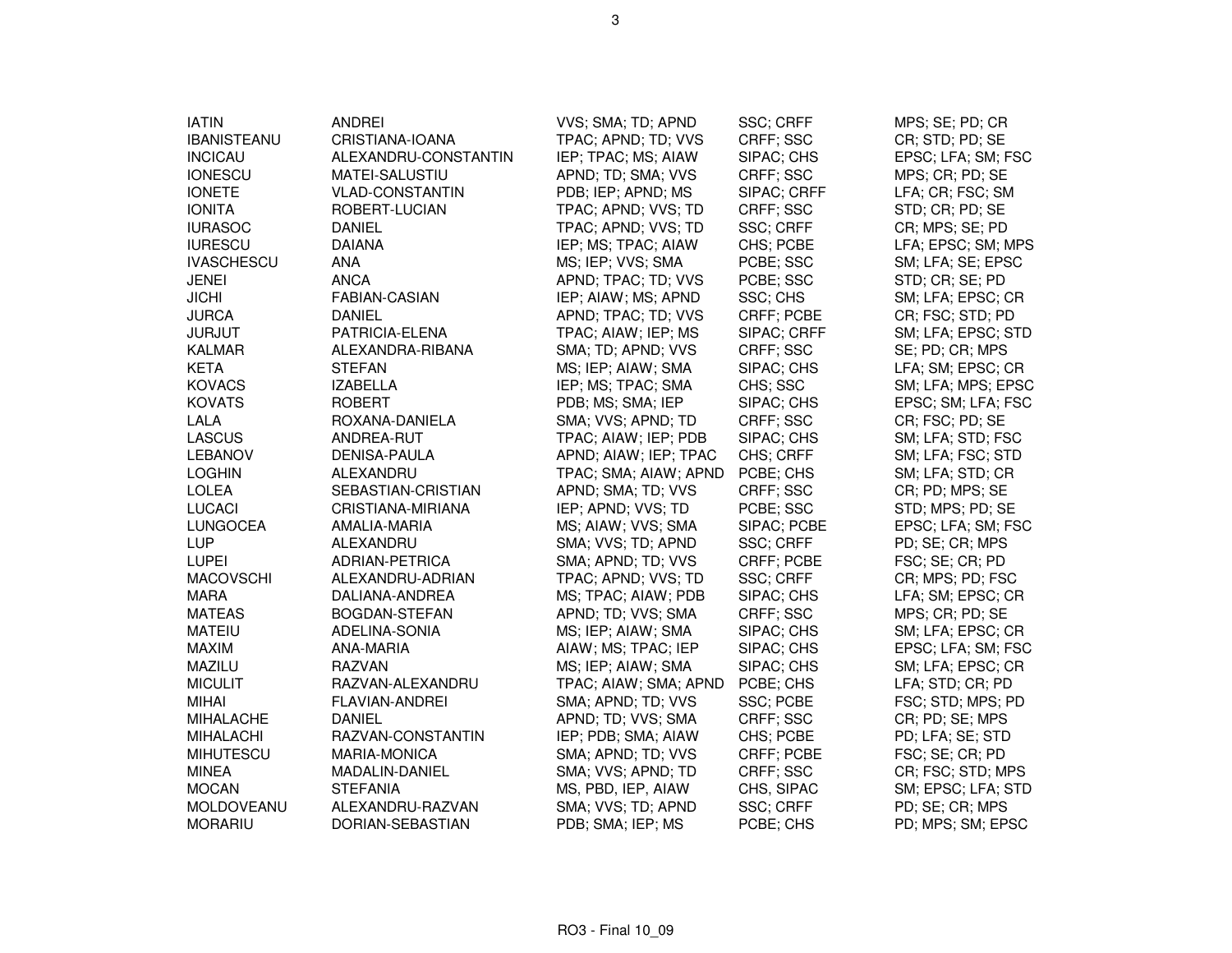| <b>MORARIU</b>   | VLAD-STEFAN                                  | SMA; VVS; TD; APND   | SSC; PCBE        | SE; PD; FSC; MPS   |
|------------------|----------------------------------------------|----------------------|------------------|--------------------|
| <b>MUHLROTH</b>  | OTTO EDWARD                                  | TPAC; APND; TD; VVS  | CRFF; SSC        | CR; STD; SE; PD    |
| <b>MURARIU</b>   | SEBASTIAN-COSMIN                             | IEP; PDB; SMA; TPAC  | PCBE; CRFF       | CR; FSC; STD; MPS  |
| <b>MURES</b>     | ANDREI-IOAN                                  | SMA; VVS; TD; APND   | CRFF; SSC        | MPS; SE; PD; CR    |
| <b>MURESAN</b>   | AMALIA-IULIA-GEORGIANA                       | SMA; IEP; PDB; MS    | CHS; PCBE        | SM; EPSC; LFA; FSC |
| <b>NANI</b>      | <b>VICTOR</b>                                | MS; IEP; APND; AIAW  | SIPAC; CHS       | SM; EPSC; LFA; FSC |
| <b>NECULA</b>    | DAN-GABRIEL                                  | APND; SMA; TD; VVS   | SSC; CRFF        | CR; MPS; SE; PD    |
| <b>NICOLA</b>    | ELENA-BEATRICE                               | TPAC; PDB; IEP; AIAW | CHS; SIPAC       | STD; SM; MPS; LFA  |
| <b>NUICA</b>     | ROGER-GHEORGHE                               | PDB; MS; IEP; AIAW   | CRFF; CHS        | SM; EPSC; FSC; LFA |
| OLAR             | HOREA-NICOLAE                                | IEP; TD; VVS; APND   | PCBE; CRFF       | STD; SE; FSC; CR   |
| <b>OPIRLESC</b>  | ANDREI-MARIUS                                | IEP; PDB; AIAW; SMA  | PCBE; CRFF       | MPS; STD; FSC; SE  |
| PAP-GHERASIM     | <b>DENISA</b>                                | SMA; APND; TD; VVS   | SSC: PCBE        | SE; MPS; STD; CR   |
| PATASANU         | ARMAND-SEBASTIAN                             | MS; AIAW; PDB; IEP   | CHS; PCBE        | SM; LFA; EPSC; FSC |
| <b>PATRUT</b>    | DANIELA-NICOLIA                              | MS; PDB; IEP; AIAW   | SIPAC; CHS       | SM; EPSC; LFA; FSC |
| <b>PAUNESCU</b>  | <b>GEORGE-MARIAN</b>                         | SMA; VVS; TD; APND   | SSC; CRFF        | PD; SE; CR; MPS    |
| <b>PICLISAN</b>  | <b>VLAD</b>                                  | TPAC; TD; VVS; APND  | SSC; PCBE        | SE; STD; CR; PD    |
| <b>PINTEA</b>    | ANDREEA-MARIA                                | MS; PDB; IEP; AIAW   | CHS; PCBE        | SM; EPSC; LFA; FSC |
| PIRVU            | <b>MATIA-RUBEN</b>                           | SMA; TD; APND; VVS   | CRFF; SSC        | SE; STD; MPS; PD   |
| <b>POP</b>       | ANDREI-ALEXANDRU                             | SMA; IEP; PDB; TD    | CHS; PCBE        | LFA; STD; MPS; SE  |
| <b>POPA</b>      | <b>CRISTIAN-PAUL</b>                         | MS; PDB; IEP; AIAW   | CHS; SIPAC       | SM; LFA; EPSC; SE  |
| <b>POPA</b>      | ROBERT-DENIS                                 | SMA; TD; VVS; APND   | SSC; CRFF        | MPS; STD; SE; PD   |
| <b>PORFIR</b>    | SARA - CORNELIA                              | SMA; VVS; TD; APND   | SSC; CRFF        | PD; SE; CR; MPS    |
| <b>PRAVA</b>     | FELIX-MIHAI                                  | SMA; TD; APND; VVS   | PCBE; CRFF       | MPS; STD; FSC; PD  |
| <b>PRODAN</b>    | <b>CRISTIAN-RAUL</b>                         | TPAC; MS; AIAW; PDB  | SIPAC; PCBE      | SM; LFA; EPSC; CR  |
| <b>PROFIR</b>    | <b>ALEX</b>                                  | SMA; APND; TD; VVS   | CRFF; SSC        | MPS; STD; PD; SE   |
| PUIU             | <b>CLAUDIU MADALIN</b>                       | SMA; APND; IEP; MS   | CHS; PCBE        | SM; LFA; EPSC; STD |
| RADNEANTU        | SORIN-FLORENTIN                              | SMA; VVS; TD; APND   | PCBE; SSC        | MPS; FSC; SE; PD   |
| <b>RASINAR</b>   | <b>IOAN TRAIAN</b>                           | PDB; MS; IEP; TPAC   | SIPAC; CHS       | SM; LFA; EPSC; FSC |
| <b>ROMAN</b>     | BOGDAN-IONUT                                 | SMA; TD; APND; VVS   | PCBE; SSC        | MPS; PD; SE; FSC   |
| <b>ROSCA</b>     | <b>NICOLETA</b>                              | SMA; TD; VVS; APND   | CRFF; SSC        | PD; SE; CR; MPS    |
| <b>ROSU</b>      | ALIN-PETRU                                   | VVS; SMA; AIAW; MS   | SSC; PCBE        | SE; LFA; EPSC; SM  |
| <b>ROSU</b>      | DENISA-REBECA                                | MS; IEP; TPAC; AIAW  | SIPAC; CHS       | LFA; FSC; EPSC; SM |
| <b>RUS</b>       | LAVINIU-MARIUS                               | SMA; VVS; TD; APND   | PCBE; SSC        | MPS; FSC; SE; PD   |
| SADOVAN          | BOGDAN-MARIUS-CONSTANTIN PDB; AIAW; SMA; IEP |                      | PCBE; CHS        | SM; EPSC; FSC; LFA |
| <b>SALAI</b>     | RARES-CALIN                                  | AIAW; SMA; MS; PDB   | PCBE; SSC        | PD; SE; CR; MPS    |
| <b>SAVA</b>      | ALEXANDRU                                    | SMA, PBD, AIAW, VVS  | CHS, SIPAC       | STD, SM, FSC, LFA  |
| <b>SCOROBETE</b> | RAUL-RAZVAN                                  | PDB; IEP; AIAW; TD   | CRFF; PCBE       | FSC; LFA; SM; MPS  |
| <b>SCRIPNIC</b>  | <b>ION</b>                                   | PDB; AIAW; MS; TPAC  | SIPAC; CHS       | SM; LFA; EPSC; STD |
| <b>SEIGHIT</b>   | <b>MIHAIL</b>                                | MS; AIAW; IEP; PDB   | SIPAC; CHS       | SM; LFA; EPSC; STD |
| <b>SERBAN</b>    | ALIN-LUCIAN                                  | PDB; IEP; TPAC; TD   | PCBE; SSC        | FSC; CR; MPS; PD   |
| <b>SERBAN</b>    | ADRIAN-GHEORGHE                              | APND; TD; SMA; VVS   | <b>CRFF: SSC</b> | MPS; CR; SE; PD    |